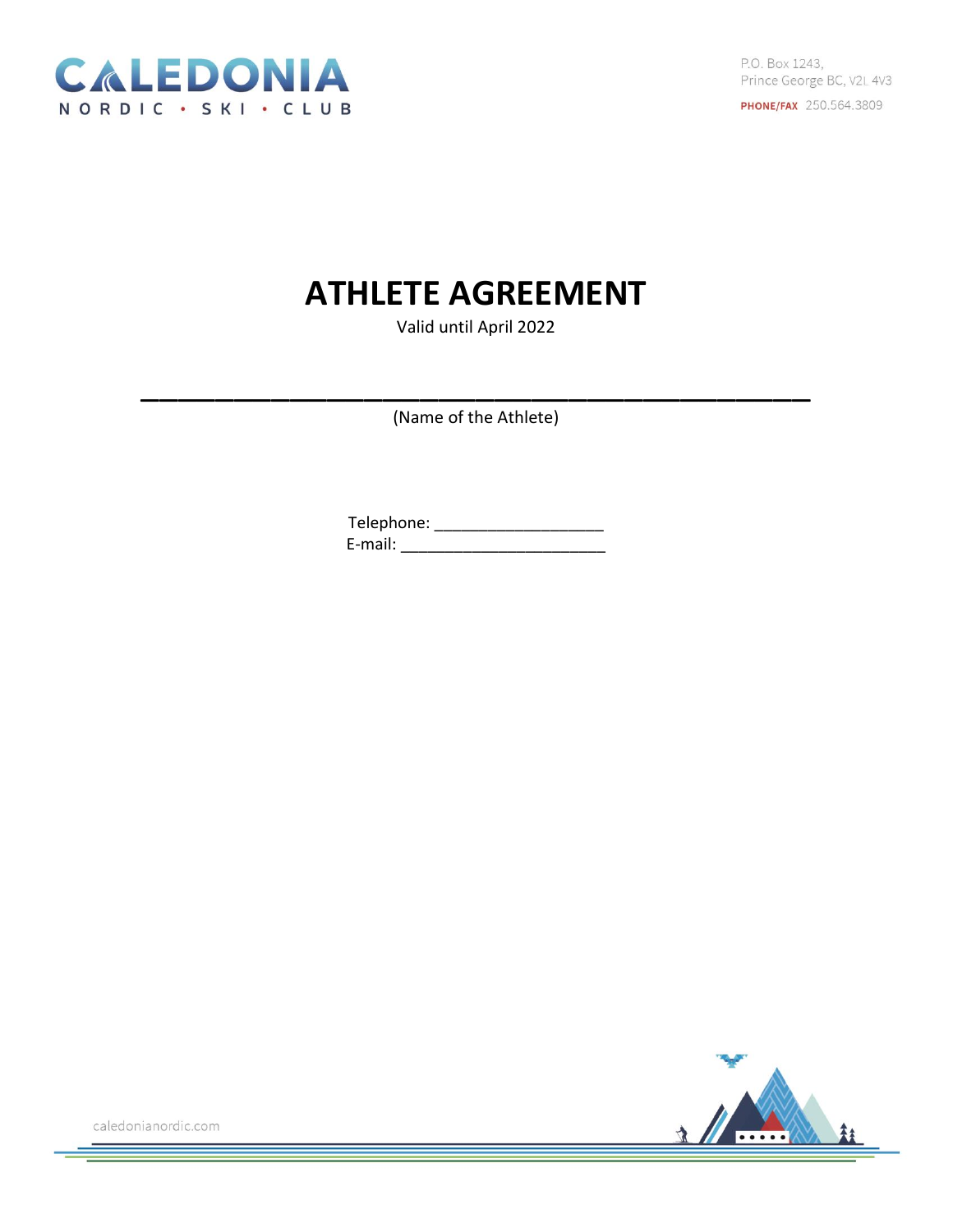

## Team values

Caledonia Nordic ski club is here to create an environment of safety and gratitude to foster a growth mindset amongst our athletes while cultivating their sense of courage, curiosity and resilience. As such, we want our athletes to feel safe so they can voice their opinions and concerns and take ownership of their development.

Collaboration, inclusion and empathy are the fundamental pillars of our team. Every team member is encouraged to practice self-compassion, aspire to self-regulate, and have the self-awareness to foster open communication.

Team members are encouraged to take ownership, be proactive and focus on solutions. Cultivating an atmosphere of fun, play, and support while prioritizing health is vital to achieving our racing goals and potential.

This program's emphasis is on development in alignment with the LTAD model. We value effort and dedication to allow for a growth mindset.

We believe in sport for life – therefore, competition is only one avenue to allow individuals to develop and improve their skiing and shooting abilities. As such, the athlete should feel self-motivated rather than pressured to take part in any aspect of training or racing. We believe it is important to offer a variety of programs to accommodate the different interests of developing athletes.

The Athlete agrees to the following:

For the sport:

- To respect the policies put forth by CCES [\(www.cces.ca\)](http://www.cces.ca/)
- To respect and honour the rules and regulations at events and those of regulating bodies involved in your sport.

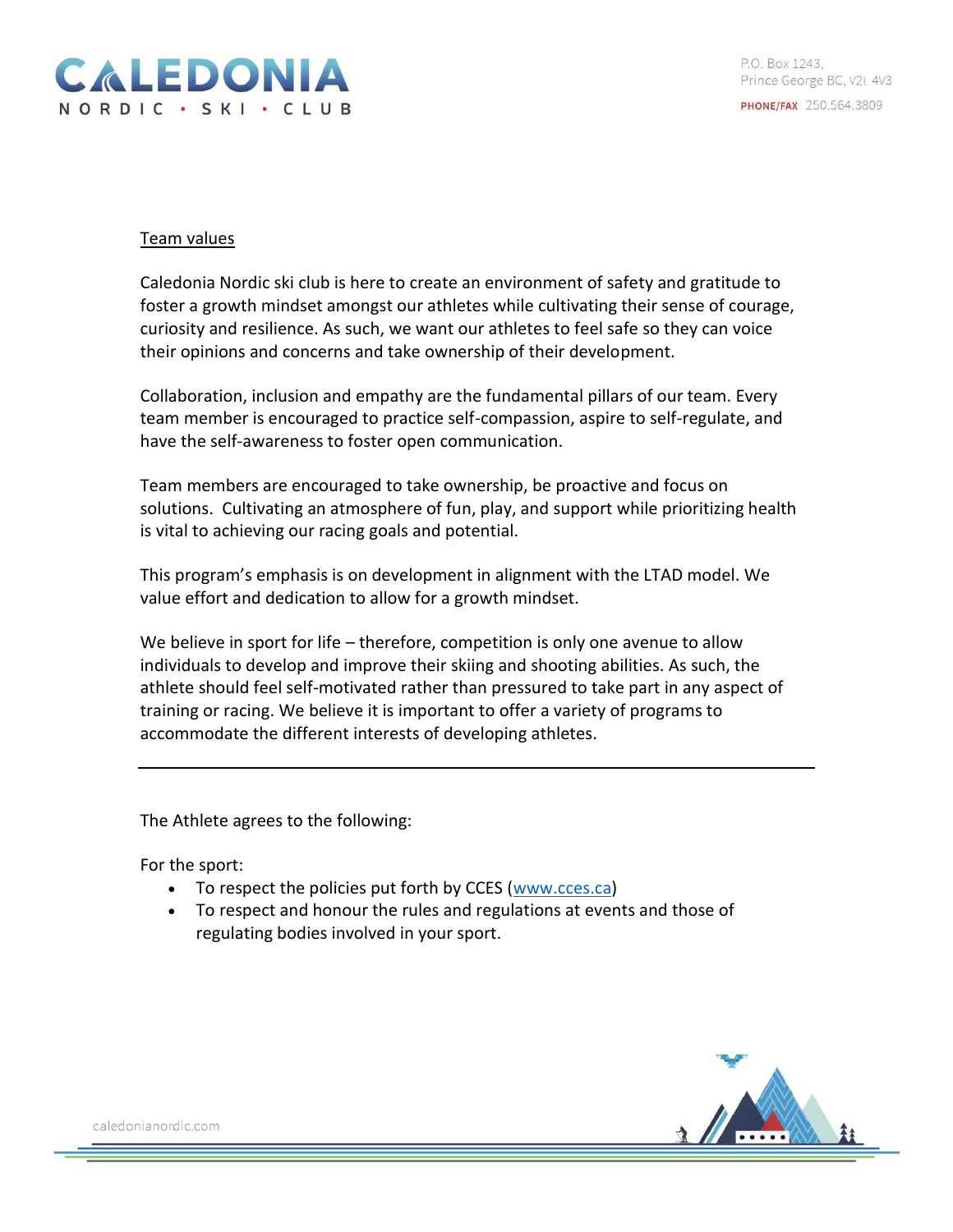

For the club and our community:

- To represent the CNSC Team respectfully and responsibly.
- To not misuse any substance or communication platform while representing CNSC.
- To thank several volunteers at every event.
- To leave all sites as you found them or in better condition.
- To always value and respect our competitors.
- Follow and respect all club policies, codes of conduct, and procedures at all times.

For the team:

- To respect others at all times and display good sportsmanship.
- To demonstrate commitment to your teammates and show up ready and on time.
- To let your coaches and teammates know in advance when you cannot attend a session.
- To make the right decisions for the team if you are sick before an event. If you are sick at an event, you will make all reasonable efforts to protect your teammates.
- To never leave a follow teammate behind alone with a single adult and wait with them until there are either two adults, their parents or another athlete.
- To consistently support and value your teammates and treat them with dignity and respect.
- To engage and maintain open communication, communicate your differences respectfully and try to be solution orientated with your teammates and coaches.
- Differences in training ideas are encouraged to be discussed with the coaches. Training is a dynamic process – so should coaching.
- To respect curfews and team schedules.
- To respect and understand that major deviations from these engagements could result in losing the privilege of being part of the team so long you do not undergo the learning process necessary to be capable of adhering to these engagements.

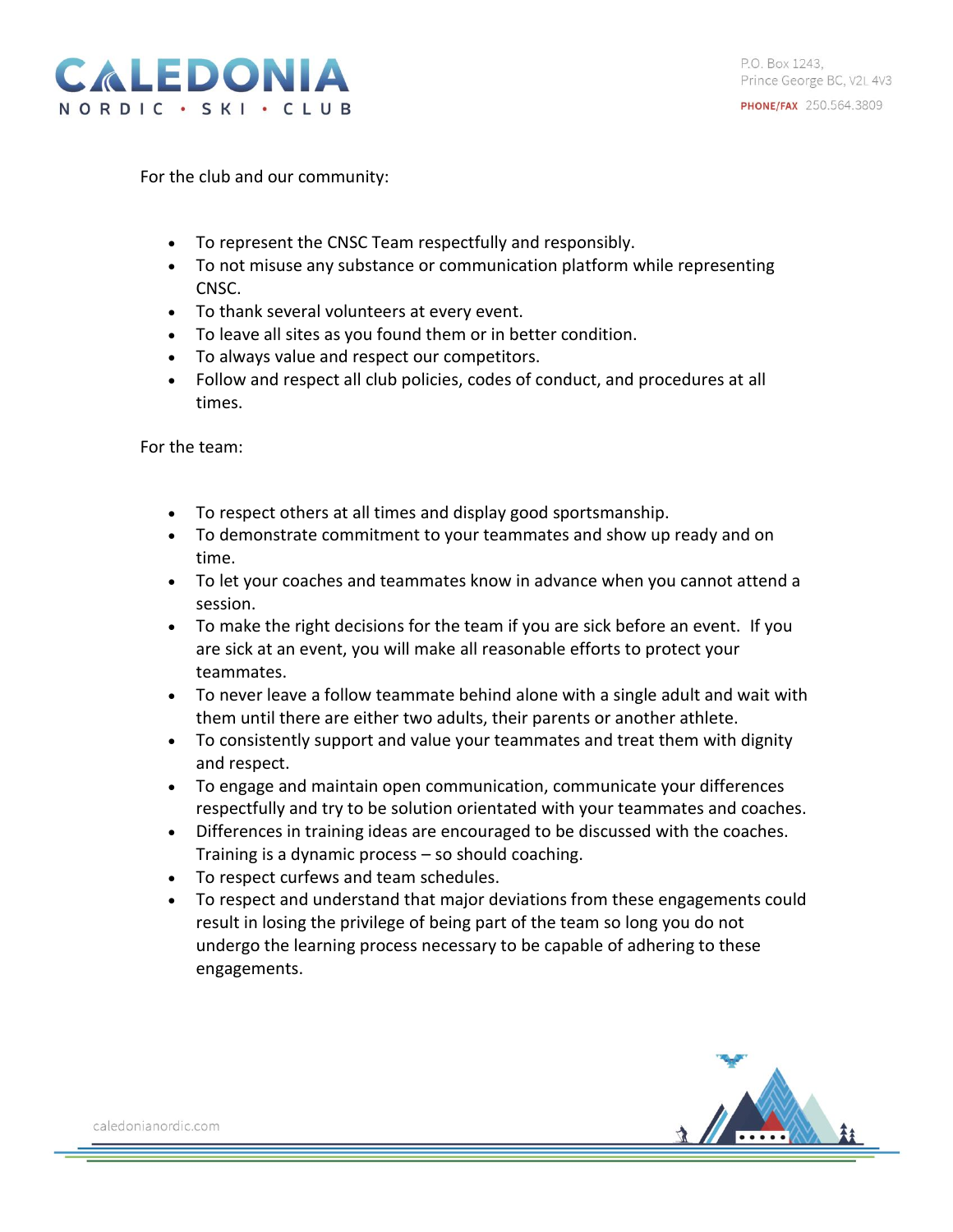



- To respect the travel policy as stated in https://commit2kids.ca/pdfs/EDU\_TravelGuidelinesYouthSport\_en.pdf
- To respect the team values at all times.

For yourself:

- To respect that you will get as much as you put in. This also includes Training Peaks for those athletes' part of the Race national program.
- To call the Canadian sports helpline if a situation arises where you need support and even if you are unsure if you do: call or text: 1-888-83SPORT (1-888-837- 7678).
- To always protect and prioritize your health (physical, emotional and spiritual) over performance.
- To inform the coach of health-related concerns you deem worth sharing only if you feel comfortable sharing this information.
- I will never communicate via any electronic platform with a single parent or coach, I will always include at least two coaches or athletes.
- I will always wear high-viz when roller-skiing.

For your interpersonal relationship with your head coaches:

- To respect the head coach's time off, which will be specified for every season. This includes electronic communications.
- To respect the caretaker's / head coach's privacy by never entering his property unless invited to do so in a context not associated with their position as head coach. Athletes should never be on the caretaker's property unless accompanied by their parents or at the very least by one other athlete.

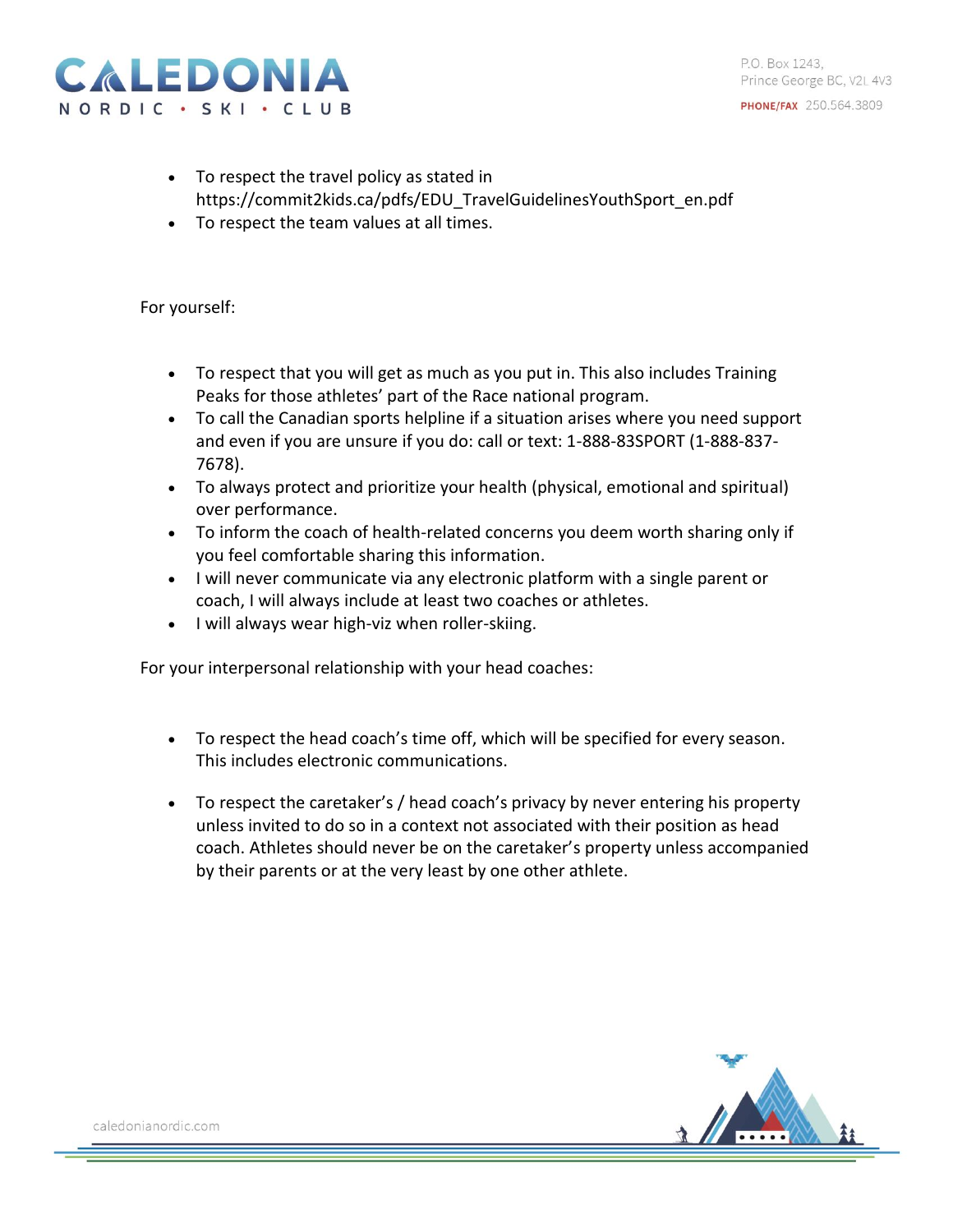Significant deviations from this code of conduct will be addressed in the following manner:

- 1. Discussion with the head coaches or a head coach if others are not present to listen to all those involved, make an action plan and find an appropriate agreement aligned with the code of conduct.
- 2. Any persistent deviations will be reported to our conflict resolution committee who will decide on the appropriate measures to take. In the event this would happen during a competition, this role falls under the team manager's or the team captain's (biathlon) responsibility.

If you do not agree with some of the previous terms, please have a discussion with your head coach prior to signing this contract.

## **PHOTO RELEASE:**

Photographs are regularly taken during CNSC program activities and special events. grant permission to the CNSC team and other associated cross-country and biathlon organizations (e.g.: CCBC, CCC, Biathlon B.C etc) to use my/my child's photograph on its website, on exhibition space and/or for fundraising, development or public relations purposes.

| Signature:      |  |
|-----------------|--|
| Parent/Guardian |  |
| Parent/Guardian |  |
| Parent/Guardian |  |
| Parent/Guardian |  |
| Date:           |  |